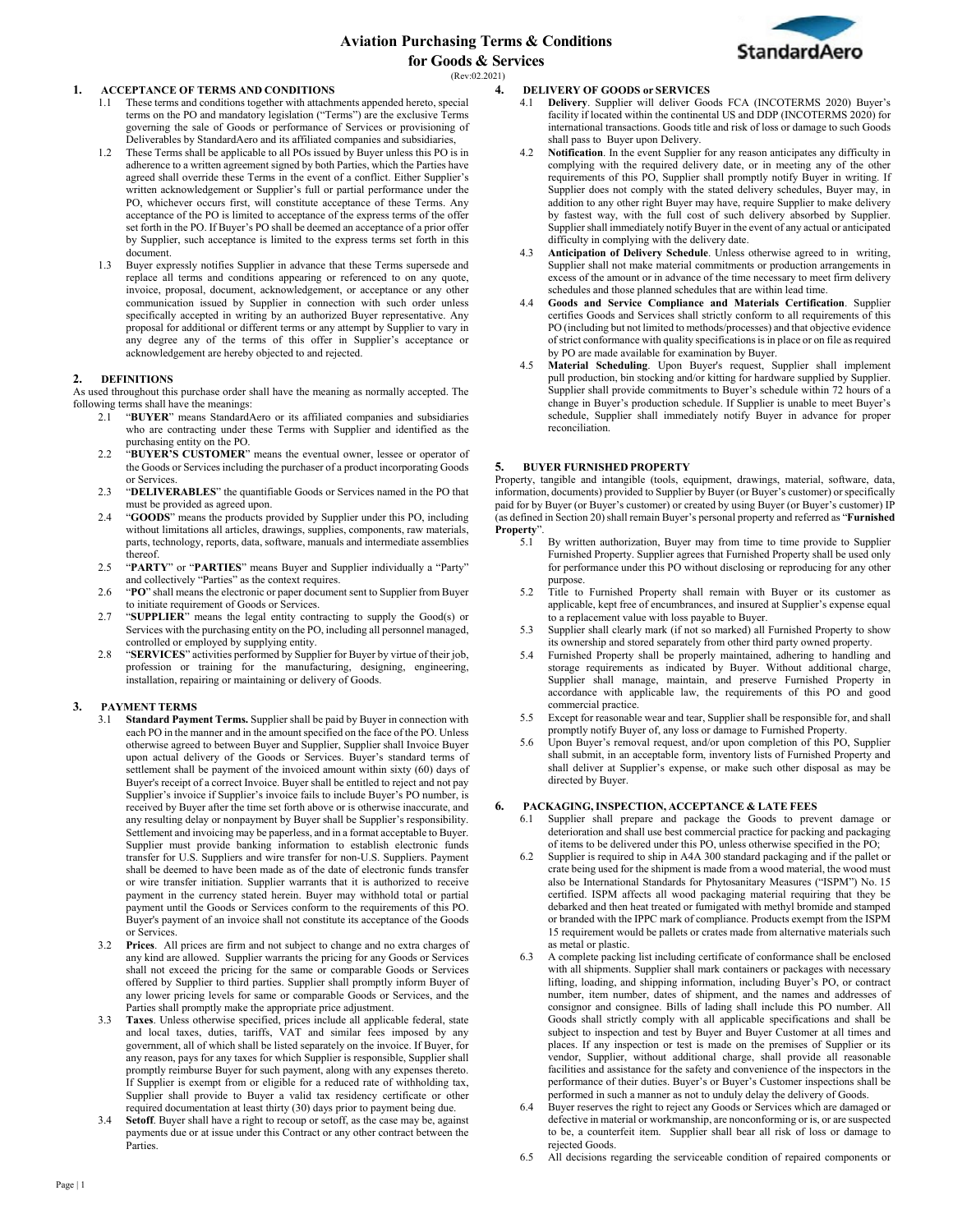

disposition of such shall be at the sole discretion of Buyer, based on current approved limits. If Goods fail Buyer inspection due to apparent transit damage which is due to improper packaging by Supplier, Goods shall be returned to Supplier, and Supplier shall pay all shipping costs, file all claims, and perform all repairs for rework at no cost to Buyer. If Goods fail Buyer inspection due to Supplier quality issues, Goods shall be returned to Supplier for repair or replacement at Supplier's sole expense and Supplier shall pay all shipping costs to deliver conforming Goods.

- 6.6 At any time during the manufacture or repair of the Goods until final acceptance of Goods by Buyer, Buyer shall have the right to witness and inspect all manufacturing, tests and corrections of a material nature carried out by Supplier. Buyer may coordinate and ensure product quality, reliability, verify adherence of specifications and evaluate if Supplier's performance requirements are met. Accordingly, if Buyer exercises its right to witness inspection hereunder, Supplier shall inform Buyer in advance of the date on which such tests or corrections are to be performed. Any deficiencies in manufacturing repair or engineering which result in the Good's failure to conform to Buyer's specification shall be corrected by Supplier promptly and without additional cost to Buyer.
- 6.7 Buyer's approval of Supplier drawings, procedures, and or manuals, furnished by Supplier shall in no way change Supplier's obligation to deliver Goods in accordance with the requirements and specifications referenced in the PO, applicable laws and regulations, including, but not limited to FAA regulations.
- 6.8 Buyer's failure to inspect the Goods shall neither relieve Supplier from responsibility for such Goods which are not in accordance with the PO requirements and specification nor impose liabilities on Buyer therefor. The inspection or test of any Goods by Buyer shall not relieve Supplier from any responsibility regarding defects or other failures to meet PO requirements and specifications, which may be discovered subsequently.
- Buyer may, at its sole discretion, reject all or any part of Goods not conforming to the requirements/specifications stated in this PO. ANY NON-CONFORMING GOODS REJECTED AND BE CONSIDERED AS 'NOT DELIVERED'.
- 6.10 Supplier will be notified in writing as soon as possible shall it fail to meet any of the above-mentioned requirements.
- 6.11 **Late Delivery Fees**: If Supplier fails to have the Goods delivered in the time period stated in the PO or proposal, Buyer has the option to enforce the following late fees: 2% of invoice price after 14 days, 5% after 30 days, 9% after 45 days and 15% of final invoice price after 60 days.

#### **7. AUDIT, RECORDS AND RIGHT OFENTRY**

- Buyer shall have the right to conduct audits of Supplier's records for a period of up to twenty-four (24) months subsequent to the effective date of termination or cancellation of this PO.
- Unless a longer period is specified in this PO or by law or regulation, Supplier shall retain all records related to this PO for three (3) years from the date of final payment received by Supplier or according to the applicable customer or regulatory requirements, whichever is longest. Records related to this PO include, but are not limited to, financial data, proposals, procurements, specifications, production, inspection, test, quality, shipping and export, certification records and Buyer's change approval as required. At no additional cost, Supplier shall make available within 72 hours of request and provide access to such records to Buyer, Buyer's customer and US Government representative.
- 7.3 Buyer (and Buyer representatives, Buyer's Customer, US Government and regulatory agencies) shall have the right of entry, upon at least twenty- four (24) hours advance (written, electronic or telephonic) notice to Supplier and at Buyer's own expense, to inspect Supplier's facilities, their sub tiers, and any other location or facility operated by Supplier in connection with its obligations and duties under this PO in order to ensure Supplier's compliance with such obligations and duties.
- 7.4 Should such inspection Supplier's facilities, their sub tiers, and any other location or facility operated by Supplier in connection with its obligations and duties under this PO not meet approval or yields non-conforming results, Supplier, shall be notified in writing and depending on the severity, Buyer may provide a cure period or terminate all or part of this PO.

#### **8. RESPRESENTATIONS AND WARRANTIES**

- Supplier represents and ensures that any of Supplier's employee performing Goods and Services under this PO:
	- 8.1.1 has power, authority, rights and licenses to enter into this PO and to provide the Goods, Services and Deliverables.
	- 8.1.2 shall use all commercially reasonable efforts to fulfill Supplier's obligations under this PO, and knows that time is of the essence.
	- 8.1.3 that all delivered Services and Goods meet the approved quality requirements/policy.
	- 8.1.4 warrants all Goods, Services, and Deliverables shall be provided to Buyer free from any claims of any nature, including, without limitation, defects in title, and free of all liens, claims, or encumbrances.
	- 8.1.5 Support product safety by ensuring robust management of special requirements, critical items and key characteristics. If there are concerns with respect to product safety, Supplier shall communicate them to Buyer. If there is a concern at Supplier's premises with respect to safety during the manufacture of the product, Supplier will notify its own employees of the concern and whenever possible, mitigate the concern.
- 8.1.6 that employees and personnel working on its behalf are aware of: Their contribution to product or service conformity • Their contribution to product safety • The importance of ethical behavior.
- 8.1.7 that all persons, whether employees, agents, subcontractors, or anyone acting for or on behalf of Supplier, are lawfully permitted, properly licensed, certified or accredited as required by applicable law and are suitably skilled, experienced and qualified to perform the Services.
- 8.1.8 that its directors, agents, representatives, contractors and
	- subcontractors and any other person acting on its behalf will not:<br>8.1.8.1 offer, give or agree to give or receive, request offer, give or agree to give or receive, request or accept any financial or other advantage of any kind as an inducement or reward for doing or not doing any improper act or for the improper performance of any function associated with the order or the Goods or Services; nor
		- 8.1.8.2 act in any way which would constitute an offence by Supplier or would cause Buyer to commit an offence under any anti-bribery legislation;
- 8.2 If Supplier breaches any of the above warranties, Buyer shall be entitled to terminate the PO by written notice with immediate effect. Any termination shall be without prejudice to the accrued rights of Buyer.
- 8.3 Supplier shall indemnify and hold harmless Buyer from any loss, damage and expense, including all legal fees, incurred or sustained by Buyer which is caused by or arises as a result of a breach of any of these warranties.

#### **9. QUALITY STANDARDS**

The status and quality of Supplier's performance of Services for Buyer under this PO is contingent upon Seller's acknowledgement and adherence of the following requirements:

- 9.1 Supplier shall have or promptly implement and maintain for approval a quality control system certified to an industry recognized Quality Standard acceptable to Buyer for the Goods being provided. Such quality program shall be provided to Supplier's employees and required of its sub-tier contractors. When so requested Supplier shall submit to Buyer, for Buyer's approval, the quality program management system and all documentation, including Supplier's procedures, instructions, practices, processes and other related documents. Supplier will have the continuing obligation to immediately notify Buyer of change or deviation from Supplier's approved quality program and to notify Buyer of any Goods or Services delivered during the period of such change or deviation.
- 9.2 Buyer, Buyer's Customer and its higher-level contractors, including government agencies, will have the right to inspect Supplier and Supplier's lower-tier subcontractor's PO activities including design, test and failure reviews, manufacturing facilities, processes, inspection systems, quality assurance systems, data, and equipment as may be related to the Goods or Services furnished hereunder.
- 9.3 Upon request, Supplier shall, where applicable, submit test specimens (e.g., production method, number, storage conditions) for design approval, inspection, investigation or auditing.
- 9.4 Supplier shall prevent the use of unapproved parts, sub-tier contractors, processes, facilities, drawings, procedures and practices unless expressly stipulated as being excepted.
- 9.5 Supplier shall ensure the use of customer-designated or approved external providers, including process sources (i.e. special processes) if applicable.
- 9.6 Supplier must notify, submit and obtain Buyer's prior approval for any change to designs, components, materials, processes, or other items including but not limited to lower-tier subcontractors, manufacturing/servicing locations, product configuration, including engineering design and fabrication processes for Goods, approval shall not be unreasonably withheld. Such approvals shall in no way relieve Supplier of the responsibility for any error or deficiency which may exist in the submitted design, component materials, processes, or other item, and Supplier shall be responsible for meeting all the requirements.
- Supplier shall notify Buyer in writing within twenty-four (24) hours of the discovery of nonconforming processes, products or defect in the Goods or Services being provided. Buyer shall provide disposition instructions once the written notice of discovery is submitted by Supplier.
- 9.8 Supplier shall ensure that all of its subcontractors are informed and provided with all applicable requirements, specifications and standards required by Buyer, Buyer's Customer or regulatory authorities, with respect to the Goods or Services furnished.

#### **10. CHANGES**

Buyer reserves the right at any time without notice to the sureties, to make changes or modifications in the Goods covered by this PO. Buyer will issue such change in writing ("Change Order"). Any increase or decrease in price or time for performance resulting from such Change Order shall be equitably adjusted and the PO shall be modified in writing accordingly. Supplier must assert its right to an adjustment under this provision in writing, delivered to Buyer's contracting representative within fifteen (15) days from Supplier's receipt of the Change Order. Failure to agree on the adjustment shall be deemed a dispute hereunder and such dispute will not excuse Supplier from continuing performance as changed.

# **11. STOP GOODS ORDER**

Buyer may at any time and by written order to Supplier require Supplier to stop all, or any part of, the Goods being provided hereunder for a period not to exceed ninety (90) days ("Stop Goods Order"). Upon receipt of the Stop Goods Order Supplier will immediately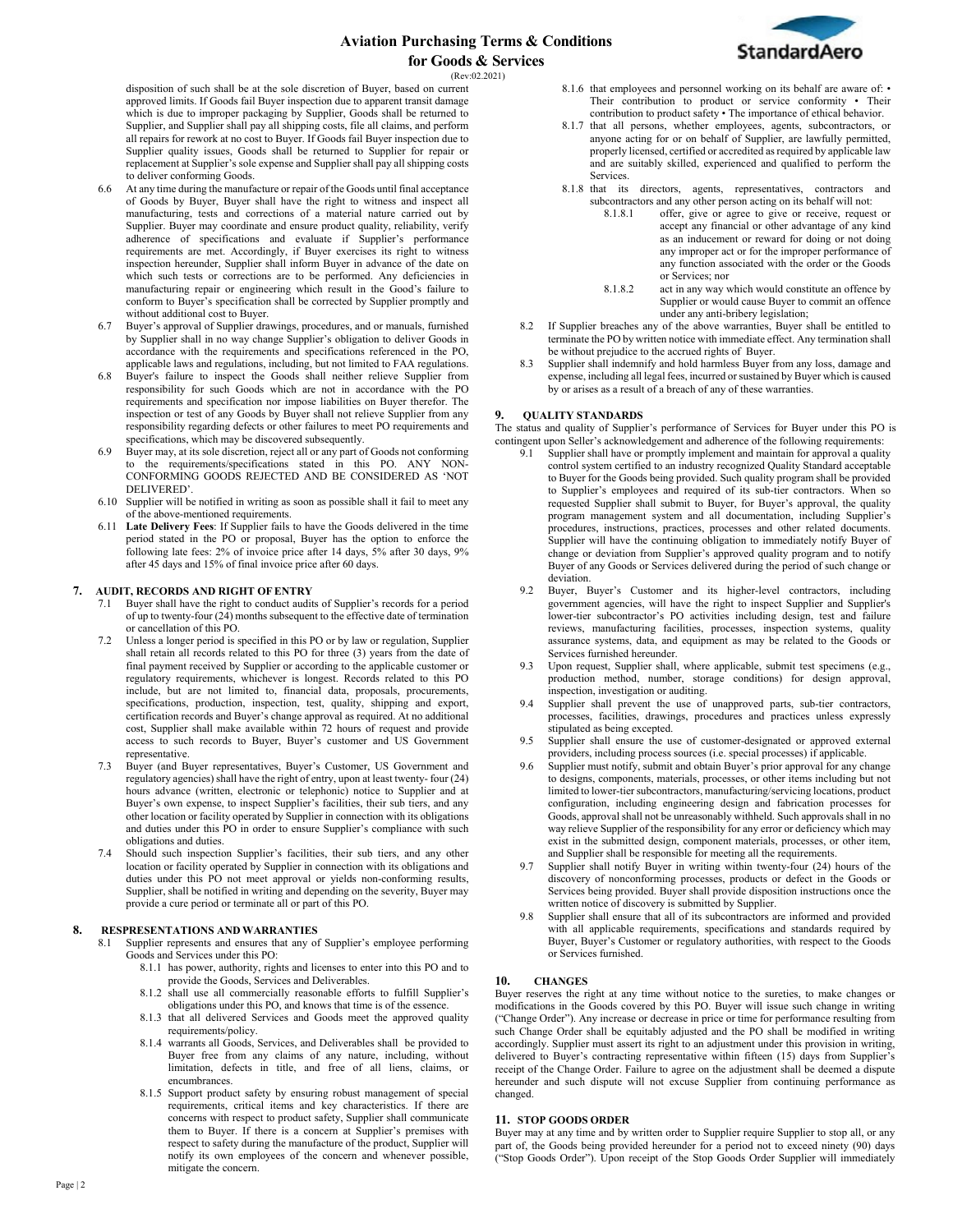

comply with the terms of the Stop Good Order and will take all reasonable steps to minimize the incurrence of costs allocable to the Goods covered by the Stop Goods Order. Within the ninety-day period, Buyer will either (i) cancel the Stop Goods Order; or (ii) terminate the Goods covered as provided in the Termination provisions of this PO. If the Stop Goods Order is canceled or the ninety-day period expires, Supplier shall resume Goods and an equitable adjustment as to cost and/or schedule shall be made in accordance with the Changes provision.

#### **12. WARRANTY**

Supplier shall warrant all Deliverables against defects in performance for a period of one (1) year or Supplier's standard warranty, whichever is longer, following delivery unless stated otherwise in the documents accompanying these Terms.

- 12.1 **SERVICES** If this subcontract includes the provision of Services, Supplier warrants that it has and will maintain sufficient trained personnel to promptly and efficiently execute Services contemplated under this PO. Supplier further warrants that the services shall be performed to at least the standard of performance reasonably expected of similar service providers in Buyer's geographic region. In the event of a service defect, Supplier shall, at Buyer's discretion, repair or re-perform the defective services at no cost to Buyer.
- 12.2 **GOODS** Supplier shall furnish to Buyer, Supplier's service guarantee applicable to the Goods and upon Buyer's request, assign all third party warranties without recourse. Supplier warrants that all Goods furnished pursuant to this PO shall strictly conform to applicable specifications. pursuant to this PO shall strictly conform to applicable drawings, samples, descriptions, and other requirements of this PO, and be free from defects in design, material, and workmanship. This warranty shall begin upon final acceptance. If Buyer identifies a defect or warranty problem during the warranty period, Buyer will promptly notify Supplier of such problem and return nonconforming Goods at Supplier's expense. At Buyer's option, Supplier shall promptly repair or replace Goods. If repair or replacement of Goods is not timely, Buyer may elect to return, repair, replace, or re-procure the non-conforming Goods at Supplier's expense. All warranties shall extend to Buyer and Buyer' Customers.
- 12.3 **CLAIMS** Buyer shall make a warranty claim within the warranty period. Supplier shall be responsible to reimburse Buyer for any and all costs associated with defects, including but not limited to inspection; sorting; storage; testing; transportation of defective parts and replacement parts between Buyer, Supplier and Buyer's Customers; any costs of recalls, reworking, fines; penalties; fees assessed by Buyer's Customer or other costs associated with the shipment, release, use, assembly, or rework of defective products from Supplier.

# **13. SECURITY AND CRISIS MANAGEMENT**

- 13.1 Supplier agrees to take all reasonable precautions to assure that the purchase of Goods or the performance of Services carried on hereunder shall be protected against (IP) theft, destruction, or unauthorized disclosure. Supplier shall have and comply with a company security and crisis management policy. Upon Buyer's request, Supplier shall provide Buyer a copy thereof. Supplier shall revise and maintain the policy proactively, and as may be requested by Buyer, in anticipation of security and crisis risks relevant to Buyer's business.
- 13.2 Buyer reserves the right to inspect Supplier's policy and to conduct on-site audits of Supplier's facility and practices to determine whether Supplier's policy and Supplier's implementation of the policy are reasonably sufficient to protect Buyer's interests. If Buyer reasonably determines that Supplier's policy and/or policy implementation is/are insufficient to protect Buyer's property and interests, Buyer may give Supplier notice of such determination. Upon receiving such notice, Supplier shall have forty-five (45) days thereafter to make the policy changes and take the implementation actions reasonably requested by Buyer. Supplier's failure to take such actions shall give Buyer the right to terminate this purchase order immediately without further compensation to Supplier.

#### **14. WORK ON BUYER'S AND THIRD PARTYPREMISES**

- 14.1 "Premises" as used in this clause means premises of Buyer, Buyer's Customer, or third parties where Services are being performed.
	- 14.2 Supplier shall ensure that Supplier personnel working on Premises comply with any on-premises policies and: (i) not bring weapons of any kind onto Premises; (ii) not manufacture, sell, distribute, possess, use or be under the influence of controlled substances or alcoholic beverages while on Premises; (iii) not possess hazardous materials of any kind on Premises without Buyer's authorization; (iv) remain in authorized areas only; (v) not conduct any non-Buyer related business activities (such as interviews, hiring, dismissals or personal solicitations) on Premises, (vi) not send or receive non-Buyer related mail through Buyer's or third party's mail systems; (vii) not sell, advertise or market any products or memberships, distribute printed, written or graphic materials on Premises without Buyer's written permission or as permitted by law; and (viii) follow instruction from Buyer in the event of an actual or imminent safety or environmental hazard on Premises.
	- 14.3 All persons, property, and vehicles entering or leaving Premises are subject to search.
	- 14.4 Supplier shall promptly notify Buyer and provide a report of any accidents or security incidents involving loss of or misuse or damage to Buyer, Buyer Customer, or third party intellectual or physical assets, and all physical altercations, assaults, or harassment.
	- 14.5 Prior to entry on Premises, Supplier shall coordinate with Buyer to gain access. Supplier shall provide information reasonably required by Buyer to ensure proper identification of personnel, including, but not limited to verification of citizenship, lawful permanent resident status, protected individual or other

status. (2) Supplier personnel requiring unescorted access to Premises shall, prior to entry, be screened by Supplier at no charge to Buyer through the Buyer Contractor Screen Program, or otherwise screened by Supplier in a manner satisfactory to Buyer.

- 14.6 Supplier shall ensure that Supplier personnel: (i) do not remove Buyer, Buyer Customer, or third party assets from Premises without Buyer authorization; (ii) use Buyer, Buyer Customer, or third party assets only for purposes of this PO; (iii) only connect with, interact with or use computer resources, networks, programs, tools or routines authorized by Buyer; and (iv) do not share or disclose user identifiers, passwords, cipher keys or computer dial port telephone numbers. Buyer may periodically audit Supplier's data residing on Buyer, Buyer Customer, or third party assets on Premises.
- 14.7 Buyer may, at its sole discretion, have Supplier remove any specified employee of Supplier from Premises and require that such employee not be reassigned to any Premises under this PO.
- Violation of this section may result in termination of this PO in addition to any other remedy available to Buyer at law or in equity. Supplier shall reimburse Buyer, Buyer Customer, or third party for any unauthorized use of Buyer, Buyer Customer, or third party assets.
- 14.9 Supplier shall advise Buyer Procurement Representative of any unauthorized direction or course of conduct.
- 14.10 Supplier shall immediately report to Buyer all emergencies (e.g., medical, fire, spills or release of any hazardous material) and non-emergency incidents (e.g., job- related injuries or illnesses) affecting the Work. Supplier shall provide Buyer with a copy of any reports of such incidents Supplier makes to governmental authorities.

# **15. COUNTERFEIT GOODS AND COUNTERFEIT ELECTRONIC PARTS**

- 15.1 Definitions: The following definitions apply to this Section:
	- 15.1.1"Counterfeit electronic part" means an unlawful or unauthorized reproduction, substitution, or alteration that has been knowingly mismarked, misidentified, or otherwise misrepresented to be an authentic, unmodified electronic part from the original manufacturer, or a source with the express written authority of the original manufacturer or current design activity, including an authorized aftermarket manufacturer. Unlawful or unauthorized substitution includes used electronic parts represented as new, or the false identification of grade, serial number, lot number, date code, or performance characteristics.
	- 15.1.2"Counterfeit Goods" means Goods, including any Counterfeit Electronic Parts, that is or contains unlawful or unauthorized reproductions, substitutions, or alterations that have been knowingly mismarked, misidentified, or otherwise misrepresented to be an authentic, unmodified part from the original manufacturer, or a source with the express written authority of the original manufacturer or current design activity, including an authorized aftermarket manufacturer. Unlawful or unauthorized substitution includes used Goods represented as new, or the false identification of grade, serial number, lot number, date code, or performance characteristics.
	- 15.1.3"Electronic part" means an integrated circuit, a discrete electronic component (including, but not limited to, a transistor, capacitor, resistor, or diode), or a circuit assembly.
	- 15.1.4"Suspect Counterfeit Electronic Part of Goods" means Electronic Parts or Goods for which credible evidence (including, but not limited to, visual inspection or testing) provides reasonable doubt that the part is authentic.
	- 15.1.5"Obsolete item" means any part, component, sub-component or other deliverable hereunder, that is no longer in production by the OCM/OEM or an aftermarket manufacturer that has been provided express written authorization from the current design activity or original manufacturer.
- 15.2 Supplier shall not deliver Counterfeit Goods, Counterfeit Electronic Parts, or Suspect Counterfeit Goods to Buyer under this Contract.
- 15.3 Supplier shall only purchase products to be delivered or incorporated as Goods to Buyer directly from the Original Component Manufacturer (OCM)/Original Equipment Manufacturer (OEM), or through an OCM/OEM authorized distributor chain or other source with the express written authority of the OCM/OEM. Supplier may only use another source if (i) the foregoing sources are unavailable, (ii) Supplier's inspection and other counterfeit detection and avoidance risk mitigation processes will be employed to ensure the authenticity of the Goods, and (iii) Supplier obtains the advance written approval of Buyer.
- 15.4 Supplier shall establish and maintain an acceptable counterfeit goods and electronic parts detection and avoidance system in accordance with industry recognized standards and with any other specific requirements identified in this PO. If the Goods or Electronic Parts being delivered to Buyer are in relations to a US government contract, the system in place must conform to the requirements stipulated in DFARS 252.246-7007 and 252.246-7008.
- 15.5 Supplier shall immediately notify Buyer with the pertinent facts if Supplier becomes aware that it has delivered Counterfeit Goods, Counterfeit Electronic Parts, or Suspect Counterfeit Goods. When requested by Buyer, Supplier shall provide OCM/OEM documentation that authenticates traceability of the affected items to the applicable OCM/OEM. Supplier, at its expense, shall provide reasonable cooperation to Buyer in conducting any investigation regarding the delivery of Counterfeit Goods, Counterfeit Electronic Parts, or Suspect Counterfeit Goods under this PO.
- 15.6 This Article applies in addition to, and is not altered, changed, or superseded by any quality provision, specification, statement of Good, regulatory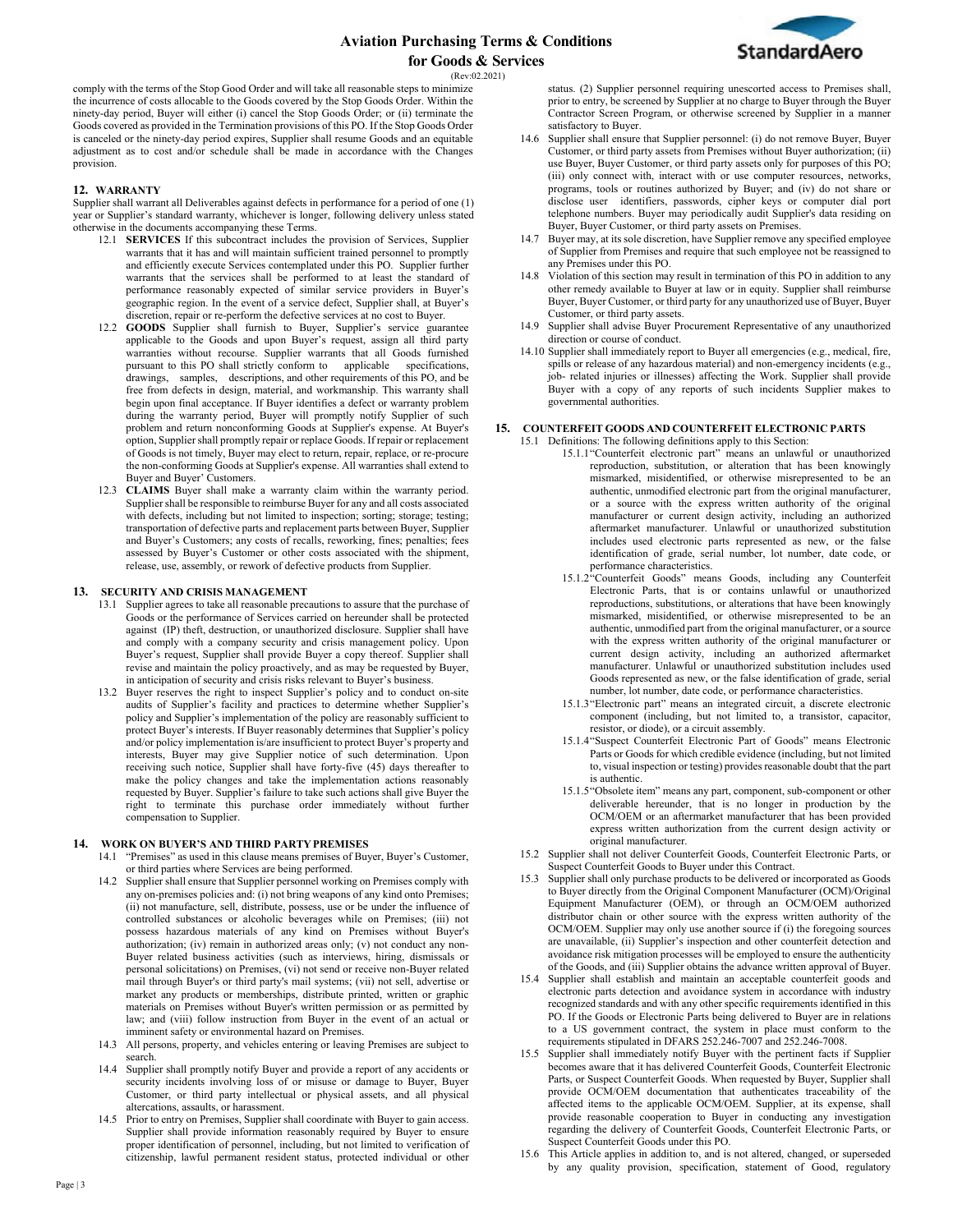

flowdown, or other provision included in this PO addressing the authenticity of Goods.

- 15.7 In the event that Goods or Electronic Parts delivered under this PO constitutes or includes Counterfeit Goods, Supplier will, at its sole expense, promptly replace such Counterfeit Goods with genuine Goods or Electronic Parts conforming to the requirements of this PO. Notwithstanding any other provision in this PO, Supplier shall be liable for all costs relating to the remediation of Counterfeit Goods, including without limitation BUYER's costs of removing Counterfeit Goods of installing replacement Goods and of any testing necessitated by the reinstallation of Goods after Counterfeit Goods has been exchanged. The remedies contained in this paragraph are in addition to any remedies Buyer may have at law, equity or under other provisions of this PO.
- 15.8 Supplier shall include paragraphs (a) through (f) and this paragraph (h) of this Article or equivalent provisions in lower tier subcontracts for the delivery of items that will be included in or furnished as Goods to Buyer.

# **16. CONFLICT MINERALS AND SPECIALTY METALS**

- 16.1 Supplier will not supply Goods that contain Conflict Minerals. "Conflict Minerals" is defined as tin, tantalum, tungsten and gold (the Conflict Minerals or 3TG) originating in the Democratic Republic of the Congo (DRC) and the adjoining countries of Angola, Burundi, the Central African Republic, the Republic of the Congo, Rwanda, South Sudan, Tanzania, Uganda and Zambia (the Covered Countries).
- 16.2 If an order placed by StandardAero is related to a government contract, all specialty metals incorporated in items delivered under the PO shall be melted or produced in the United States, its outlying areas, or a qualifying country unless prior written consent is indicated by StandardAero on its purchase order. Government Orders will be indicated on the request for quote, proposal or purchase order by the references to U.S. government flow downs. For purposes of this clause, "Specialty Metals" shall mean: (i) Steel with a maximum alloy content exceeding one or more of the following limits: manganese, 1.65 percent; silicon, 0.60 percent; or copper, 0.60 percent; or containing more than 0.25 percent of any of the following elements: aluminum, chromium, cobalt, molybdenum, nickel, niobium (columbium), titanium, tungsten, or vanadium; (ii) Metal alloys consisting of Nickel or iron-nickel alloys that contain a total of alloying metals other than nickel and iron in excess of 10 percent; or Cobalt alloys that contain a total of alloying metals other than cobalt and iron in excess of 10 percent; (iii) Titanium and titanium alloys or (iv) Zirconium and zirconium alloys. "Steel" means an iron alloy that includes between .02 and 2 percent carbon and may include other elements.
- 16.3 If Supplier has reason to believe its Goods contain Conflict Minerals or Specialty Metals which do not conform to the specification listed in Clause (6b), Supplier will immediately notify Buyer in writing providing a description of the Goods containing or believed to contain Conflict Minerals, date of supply, lot codes, part or serial numbers or other identifying characteristics and all other relevant information necessary to identify when and where the Goods were provided, type of mineral and the believed country of origin of the Conflict Mineral. In addition, Supplier will have internal process and procedures that determine if their products contain Conflict Minerals and if so, implement supply chain due diligence processes to identify sources of these minerals and support efforts to eradicate the use of Conflict Minerals, which directly or indirectly finance or benefit armed groups in the Covered Countries.

#### **17. INSURANCE**

17.1 Supplier shall provide, pay for, and maintain in full force and effect those insurance outlined here (if applicable) for coverages at not less than the prescribed minimum limits of liability, covering Supplier's activities, those of any and all subcontractors, or anyone directly or indirectly employed by any of them, or by anyone for whose acts any of them may be liable.

Aviation Liability including Premises, Products, Completed Operations and Contractual Liability in an amount of not less than \$50,000,000 per occurrence/annual aggregate for products/completed operations.

|                                     | \$1,000,000 each occurrence                                              |
|-------------------------------------|--------------------------------------------------------------------------|
| Commercial<br>General<br>Liability: | \$2,000,000 general aggregate with dedicated<br>limits per project site. |
|                                     | \$2,000,000 products and completed<br>operations aggregate               |
| Automobile<br>Liability:            | \$1,000,000 combined single limit each accident                          |
| Workers'<br>Compensation:           | <b>Statutory Limit</b>                                                   |
| Employer's<br>Liability:            | \$1,000,000 bodily injury for each accident                              |
| Umbrella/Excess<br>Liability:       | \$5,000,000 combined single limit and annual<br>aggregate                |
| Contractor's<br>Pollution           | \$5,000,000 each occurrence and annual<br>aggregate                      |
| Professional<br>Liability:          | \$1,000,000 each claim and annual aggregate                              |

- 17.2 Upon Buyer's request Supplier will provide to Buyer a certificate of insurance naming Buyer as additional insured and certifying that at least the minimum coverages required here are in effect and specifying that the liability coverages are written on an occurrence form and that the coverages will not be canceled, non-renewed, or materially changed by endorsement or though issuance of other policy(ies) of insurance without 60 days advance written notice to Buyer.
- 17.3 All coverages required of Supplier will be primary over any insurance or selfinsurance program carried by Buyer and shall include a waiver of subrogation. Failure of Buyer to demand such certificate will not be construed as a waiver of Supplier's obligation to maintain such insurance.

#### **18. INDEMNIFICATION**

Supplier shall defend, indemnify and hold harmless Buyer and all of its directors, officers, employees, agents and representatives from and against all claims, losses, damages, attorney's fees, actions, liability, demands, judgments, costs and expenses arising from Supplier's and its subcontractors', negligence or willful misconduct in performance of its obligations under this PO. Buyer shall not enter into any settlement agreement that contains any admission of liability on the part of Supplier. Patent Indemnity. Supplier shall indemnify and save Buyer and Buyer's Customers harmless, in exercising the rights and licenses provided herein, from and against any expense or liability, including costs, fees and damages, arising out of any claim, suit or proceeding that the manufacture or furnishing of Goods under this PO, or the use of such Goods (without modification or further combination) or sales of such Goods constitutes infringement of any patent, trade secret or copyright or other proprietary rights of any third party. If an injunction should issue, Supplier shall procure for Buyer and Buyer's Customers the rights to continue using said Goods, or modify them in a manner acceptable to Buyer so they become non-infringing, or with the written approval of Buyer, remove said Goods and refund the purchase price.

#### **19. TERMINATION**

- 19.1 Convenience. Buyer shall have the right, at any time, upon written notice to Supplier, to terminate all or any portion of the Goods or Services ordered under this PO. Upon receipt of notice to terminate, Supplier shall cease all production and provision of Goods or Service. Supplier shall submit an itemized list of completed or partially completed Services or Goods up to the date of termination. Buyer shall reimburse Supplier for Goods completed up to the effective date of termination. Notwithstanding anything to the contrary in the Terms, Buyer will not be liable to Supplier for any costs or damages whatsoever for termination for convenience with respect to a particular aircraft program of any Buyer's Customers, if termination is due to the cancellation, in whole or part, of such aircraft program by Buyer's immediate customer(s) or Buyer's ultimate customers or bankruptcy or insolvency of such customers.
- 19.2 Default. Buyer may by written notice of default to Supplier (a) terminate the whole or any part of any order in any one of the following circumstances: (i) if Supplier fails to perform or deliver the Goods within the time specified in the PO or any extension Buyer grants thereof; or (ii) if Supplier fails to perform any of the other provisions of any PO, or so fails to make progress as to endanger performance of any PO in accordance with its terms, and in either of these two circumstances does not cure such failure within a period of fifteen (15) calendar days after receipt of Buyer's notice or such longer period as Buyer may authorize in writing; and (b) upon such termination Buyer may procure, Goods similar to those terminated, in which case Supplier shall be liable for all cost of cover incurred by Buyer. In the event of partial termination, Supplier shall continue performance of such PO to the extent not terminated. As an alternate remedy, and in lieu of termination for default, Buyer, at its sole discretion may elect to (1) extend the schedule; and/or (2) waive deficiencies in Supplier's performance, in which case an equitable reduction in the PO price shall be negotiated. In the event Supplier for any reason anticipates difficulty in complying with the required schedule, or in meeting any of the other requirements of any PO, Supplier shall promptly notify Buyer in writing. The rights and remedies of Buyer provided in this Article shall not be exclusive and are in addition to any other rights and remedies provided by law or under any Buyer PO. In the event, Buyer wrongfully terminates this PO for default, in whole or in part, such termination becomes a termination for convenience under this Article.

#### **20. INTELLECTUAL PROPERTY**

For the purposes of this clause, **"Intellectual Property" or "IP"** means the inventions, data, goods, software, drawings, schematics, designs, prints, reports, technical information, discoveries, patents, specifications, trade secrets, trademarks, ideas, improvements, processes, copyrights, expertise or information of a similar nature without limitation.

- 20.1 Except as mutually agreed upon in writing, Buyer shall retain control and ownership of all IP owned, controlled or possessed by Buyer prior to the issuance of this PO. All IP owned by Supplier at the commencement of performance hereunder, will remain the property of Supplier.
- 20.2 Supplier agrees that all IP (tangible and intangible), furnished to Supplier by Buyer, or any materials affixed or attached thereto, shall remain the personal property of Buyer, and, unless otherwise agreed to in writing by Buyer, shall be used by Supplier solely to provide Goods or Services to Buyer.
- 20.3 Buyer hereby grants Supplier a limited, revocable, paid-up license to use the IP furnished to Supplier hereunder for the sole purpose of Supplier's performance under this PO. All IP shall not be used, disclosed to others or reproduced for any other purpose without the prior written consent of Buyer, provided, however, Supplier may provide Data hereunder to Supplier's contractors for the sole purpose of enabling Supplier's contractors to assist Supplier in performing this PO. This license is non-assignable, and this license is terminable with or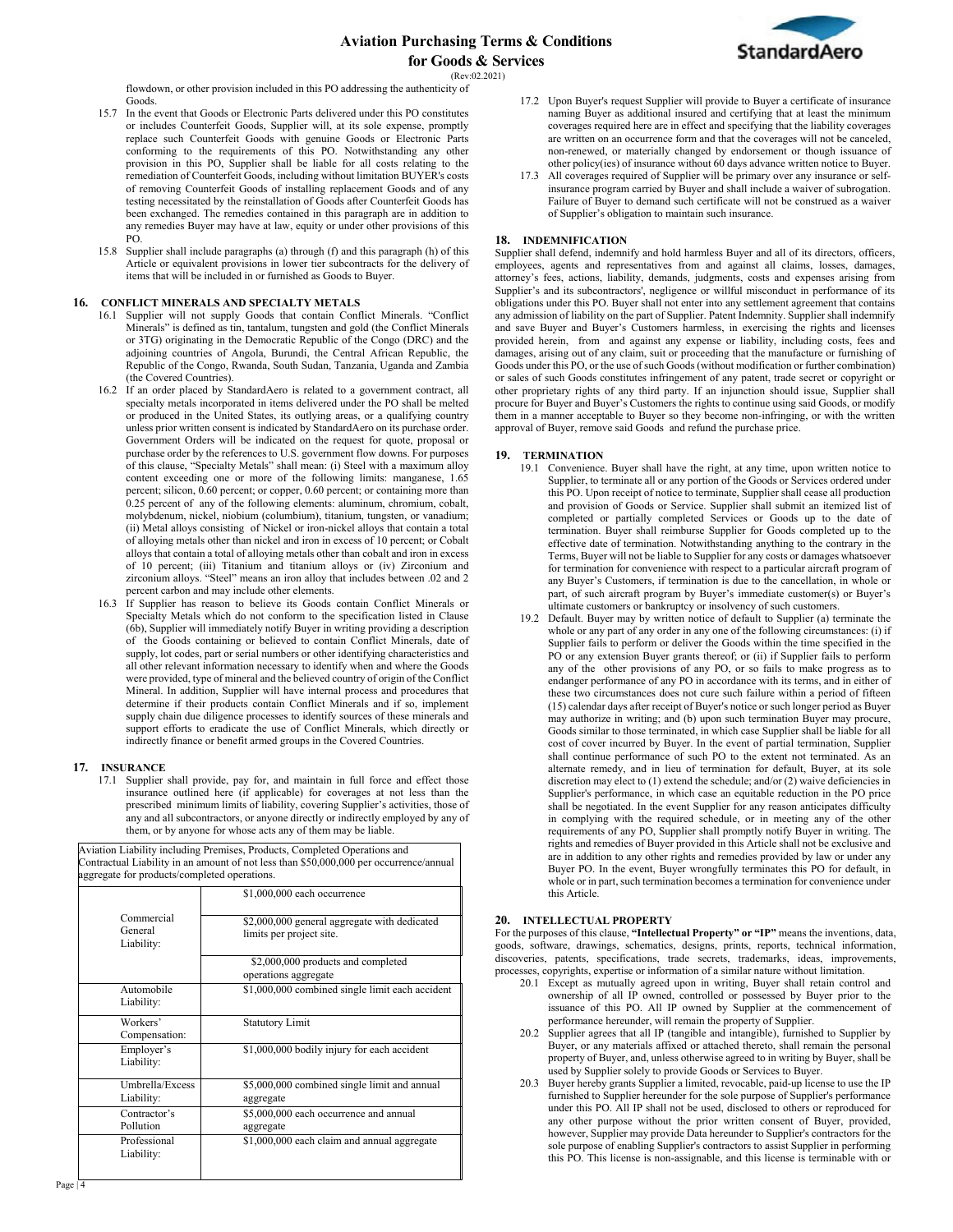

without cause by Buyer at any time. All Data shall be deemed the proprietary property of Buyer, whether or not it is marked with any restrictive legend.

- 20.4 Buyer proprietary property, and whenever practical each individual item thereof, shall be plainly marked or otherwise adequately identified by Supplier as being the property of Buyer or Buyer's designee, and shall be safely stored separate and apart from Supplier's property. Such property while in Supplier's custody or control shall be held at Supplier's risk and shall be insured by Supplier for replacement cost with loss payable to Buyer.
- 20.5 If Buyer notifies Supplier that Goods ordered under this PO are patented, Supplier agrees to mark such Goods with any patent numbers or other markings designated by Buyer, including updates to such numbers or markings.
- 20.6 Supplier shall, as promptly as practicable after becoming aware that any Buyer Data in its care, custody or control is lost, destroyed, damaged, defective or deficient, notify Buyer of the event or condition in writing and Supplier shall be held responsible for same.
- 20.7 Supplier hereby grants to Buyer, and to Buyer's subcontractors and customers, in connection with the use, offer for sale, or sale of products provided to or work being performed for Buyer, an irrevocable, non-exclusive, paid-up worldwide license under any and all intellectual property (whether domestic or foreign), including patents, copyrights, industrial designs and/or mask works owned or controlled by Supplier at any time or licensed to Supplier, provided such a sublicense does not conflict with any provisions of the license to Supplier.

# **21. EXPORT COMPLIANCE**

Supplier will be the importer/exporter of record of the Goods and, unless we otherwise agree in writing, Supplier will be responsible for obtaining all necessary import/export licenses, permits and other required authorizations. All delivered items (including technical data) shall at all times be subject to all applicable import and export regulations including, without limitation, the U.S. Export Regulations, International Traffic in Arms Regulations of the U.S., and applicable U.S. Customs Regulations. Supplier will not dispose of USA-origin items furnished by Buyer (including technical data) other than in and to the country of ultimate destination specified in the PO, government license(s), and authorization(s), except as law and regulation permit.

# **22. DUTY DRAWBACK**

If Supplier is an importer of record, upon request and where applicable, Supplier will provide Buyer customs form 7543 entitled "Certificate of Delivery" properly executed.

# **23. CONFIDENTIALITY**

Supplier agrees to treat as strictly confidential all provisions of this PO and any information provided as a result of this PO including, without limitation, all financial, business and product strategy information, product specifications and designs, procedures and formulae (hereinafter referred to as "**Confidential Information**"). Confidential Information will not be disclosed to any person, corporation, or third party, other than to employees of Supplier who have a need to know for the performance of Supplier's obligation hereunder, without the prior written consent of Buyer. Supplier agrees to safeguard the Confidential Information to prevent disclosure to or use by third parties. Consent shall not be withheld in the case of disclosure required for an investigation by a governmental authority or other mandatory legal process. Supplier further agrees not to use Confidential Information to independently develop, reverse engineer or produce a product that is similar to or imitates products that are the subject of the Confidential Information, or otherwise use the Confidential Information for its own benefit or the benefit of another. Notwithstanding any document marking to the contrary, any knowledge or information that Supplier shall have disclosed or may hereafter disclose to Buyer incident to the placing and filling of any PO is not deemed confidential or proprietary information and accordingly shall be acquired free from any restriction on use or disclosure.

# **24. MISCELLANEOUS**

- 24.1 **Amendments and Notices.** Any notice required by this PO and all amendment or waivers to this PO must be in writing and duly signed by the authorized representatives of both Parties. All notices shall be sent by registered prepaid post, by fax, or delivered personally to the binding representatives of this PO. All notices to be served hereunder must be addressed to the Party at the address listed on the PO.
- 24.2 **Assignment**. This PO may not be assigned or transferred to any person, firm, or corporation without the express, prior written consent of the other party, which consent will not be unreasonably withheld. Notwithstanding the foregoing, Buyer may assign its rights and/or obligations to an affiliate, parent of Buyer or successor in interest Supplier shall promptly notify Buyer in writing of any organizational changes made by Supplier, including name change or ownership changes, mergers or acquisitions.
- 24.3 **Attorney Fees**. If Buyer brings and action or asserts a counterclaim for enforcement of the Terms of this subcontract, then Supplier agrees that Buyer shall be entitled to an award of its reasonable attorney's fees and court costs associated with such enforcement or counterclaim proceedings.
- 24.4 **Audit Rights**. StandardAero shall have the right to conduct audits of Supplier's records for a period of up to twenty-four (24) months subsequent to the effective date of termination or cancellation of this PO.
- 24.5 **General Compliance**. Supplier agrees to comply with Supplier Code of Conduct outlined at the following link (also available in printed format upon request): [http://www.standardaero.com/AboutUs/Legal/SupplierPortal.aspx.](http://www.standardaero.com/AboutUs/Legal/SupplierPortal.aspx) Supplier warrants, and upon request shall certify, that (i) it and the Goods and Services furnished hereunder comply with all applicable federal, state, provincial, national and local laws, executive orders, legislation, ordinances, codes, and rules and regulations (including without limitation environmental

laws), (ii) the Goods were produced and delivered in accordance with the local labor laws (including without limitation relative to equal employment opportunity), (iii) in production of the Goods, Supplier has complied with the equal opportunity, veteran and handicapped worker requirements and any other provisions required by law. Supplier warrants that none of the Goods were produced using forced, indentured, or convicted labor, or from the use of the labor of persons in violation of the minimum wage law in the country of manufacture, or in the case of services, the country in which services were rendered. Supplier has complied with all laws regarding improper or illegal payments gifts, or gratuities, including Buyer's entertainment and gift policies; and Supplier has not paid, or not promised to pay, or authorized the payment of any money or anything of value, either directly or indirectly, to any person or entity for the purpose of illegally or improperly inducing a decision or obtaining or retaining business or an advantage in connection with the Goods or Services purchased herein.

- 24.6 **Disputes**. Any dispute arising out of or in connection with the PO, including any question regarding its existence, validity or termination, shall be resolved in accordance with this Article and will be settled, if possible, by negotiation of the Parties. If a dispute is not resolved by negotiation, either Party may, by giving written notice, refer the dispute to a meeting of appropriate higher management of each Party, to be held within 10 business days after giving notice. If the dispute is not resolved within 20 business days after the date of the meeting of higher management, or any later date to which the Parties may agree, either Party may bring suit in a court of proper jurisdiction as described below.
- 24.7 **English Language**. Except as the Parties may otherwise agree, this PO, data, notices, shipping invoices, correspondence and other writings shall be written in the English language. In the event of any inconsistency between any terms of this PO and any translation thereof into another language, the English language meaning shall control.
- 24.8 **Entire Agreement**. This PO and any mutually agreed upon amendments shall constitute the entire agreement between the Parties with regard to the subject matter herein and supersede all other contracts, agreements or understandings of the matters herein subject, to include the issuance of any PO or invoicing terms provided by Supplier. Appendices shall be applicable as specified in the PO.
- 24.9 **Governing Law, Jurisdiction and Venue**. This PO shall be governed by the laws of the State of New York without reference to its conflicts of laws provisions, and the Parties hereby attorn to the exclusive jurisdiction of the State of New York unless otherwise agreed. All claims, disputes or controversies related to or arising out of this PO will be resolved in the State of Federal Court of competent jurisdiction located in the southern district of New York, State of New York. The Parties expressly agree that the United Nations Convention for the International Sale of Goods ("CISG") will not apply to this Agreement and is hereby expressed waived from such application. Parties shall each bear its own costs of processing any dispute hereunder. The rights and remedies of Buyer are cumulative and in addition to any other rights and remedies provided by law or in equity. Under no circumstances shall the Buyer submit to jurisdiction outside the United States.
- 24.10 **Gratuities/Kickbacks**. Supplier, or any agent or representative of Supplier, shall not offer provide or cause to be offered or provided directly or indirectly a kickback or gratuity (in the form of entertainment, gifts, or otherwise) to any Buyer's officer or employee, for the purposes of obtaining a rewarding, favorable treatment as a supplier to Buyer.
- 24.11 **Independent Contractor**. It is understood Supplier is an independent contractor of Buyer. Nothing in this PO shall constitute Supplier an employee, partner, agent of, or attorney for Buyer for any purpose. Nor is Supplier granted any right or authority to assume or to create any obligation or responsibility, whether express or implied, on behalf of, or in the name of Buyer, or in any way bind Buyer. Supplier shall not hold itself out as having any authority to bind Buyer.
- 24.12 **Releases and Publicity**. Supplier shall not make or authorize any public release of information, advertisement or any other disclosure regarding this PO or the relationship between the Parties or make use of Buyer's logo or name without the prior written approval of Buyer.
- 24.13 **Remedies**. Supplier will bear all liability relating to cost, expenses or damages incurred by Buyer with regard to or caused by Supplier's acts or omissions. The rights and remedies of Buyer and Buyer's Customers and affiliates set forth herein are not exclusive and are cumulative and in additions to any other rights and remedies available to Parties at law or in equity.
- 24.14 **Severability and Interpretation**. Each provision of this PO is severable from the other. In the event that any such provision is declared by a court of competent jurisdiction to be unenforceable, the validity of the remainder of the PO shall not be affected. Headings in this PO are for the purpose of convenience only and shall not be used in the interpretation of any part of this PO. In this PO, the use of the singular includes the plural and vice versa and the use of one gender includes all genders.
- 24.15 **Survivability**. Notwithstanding any expiration or cancellation of this PO, Supplier shall remain obligated under all those provisions, which expressly or by nature extend beyond and survive such expiration or cancellation.
- 24.16 **Third Party Beneficiaries**. This Agreement has been entered into by Buyer and Supplier and is not intended to and shall not create any rights in or against any third party. Furthermore, if Buyer issues an order under a US government contract, Supplier hereby acknowledges that any order placed by Buyer is solely a transaction between Buyer and Supplier. Supplier is prohibited against pursuing any claim directly against the U.S. Government and shall not acquire any direct claim or direct course of action against the US Government except